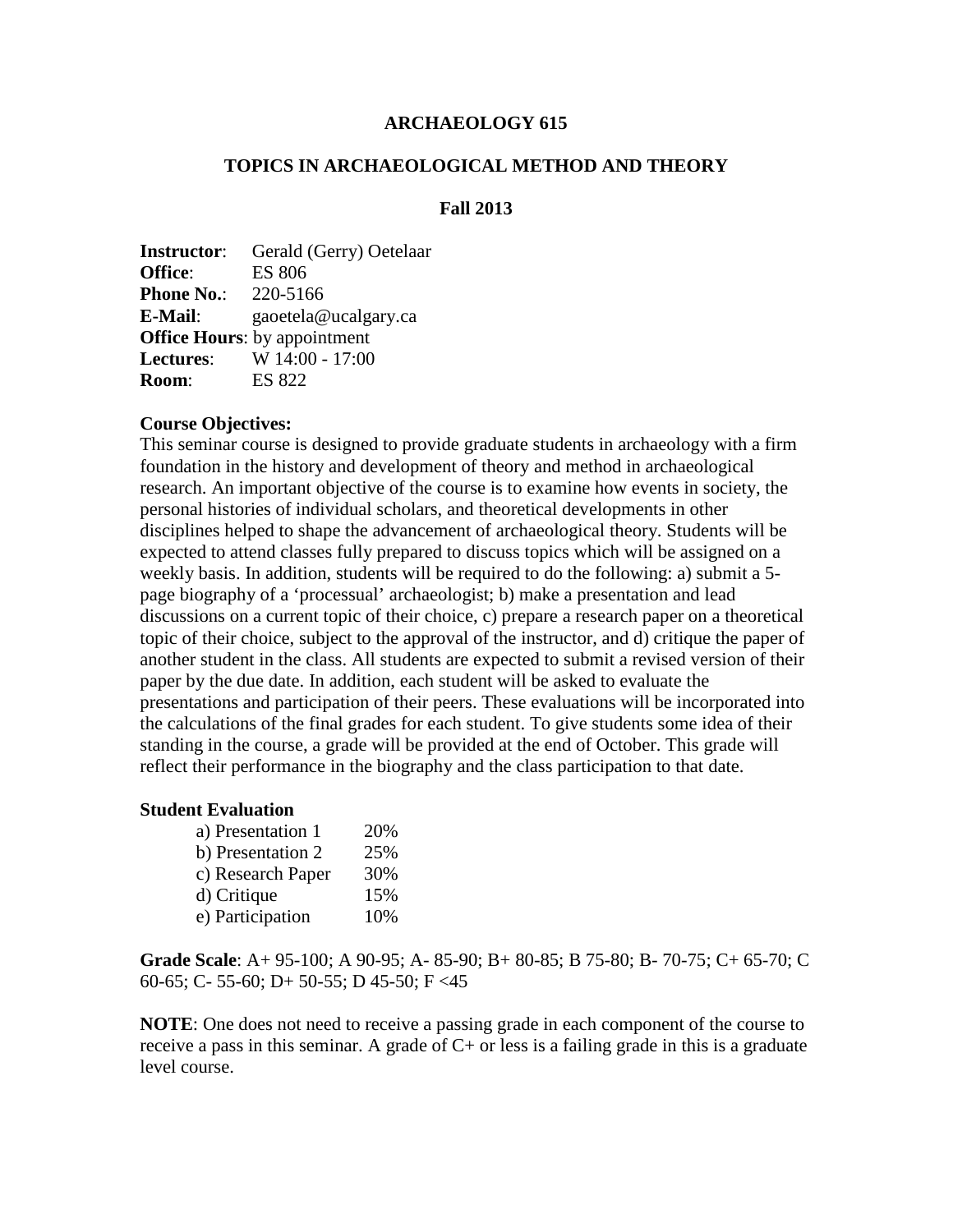## **Assignments**:

- 1) Presentation: Each of you will be asked to prepare 2 presentations on current topics of debate in archaeological method and theory. Your presentations should include a description of the theoretical perspective, a discussion of its historical roots, and a critique of the theory and its application in archaeology. One week before your presentation you will also be asked to provide a list of key readings for the class (85-100 pages) and be prepared to discuss these as well as the content of your presentation.
- 2) Research Papers: Each of you will be required to prepare a research paper on a theoretical approach relating to your thesis research showing how you propose to relate theory and data. In other words, you will have to identify your research question and illustrate its relevance to a particular theoretical perspective. You will then be asked to demonstrate how this question can be addressed using specific archaeological data. I want you to identify the topic of your paper by the second week of classes and to have it approved by myself before proceeding with the research. Papers are due on November 20, 2011.
- 3) Critique: Each student will be asked to critique the paper of another student in the class. Your critique should highlight both the positive and negative aspects of the paper with a focus on the relationship between theory and data. Students will then have the opportunity to revise their papers and submit the final drafts for evaluation no later than **two** weeks after the critique.
- 4) Participation: This course is offered as a seminar which means that specific topics are to be discussed and debated. In such courses, there is an expectation that every student will read the material and come prepared to discuss the issues. Therefore, a component of the course grade deals with class participation.

NOTE: Course requirements and deadlines may be subject to change depending on enrolment numbers.

# **ADDITIONAL CONTENT**

#### **Writing across the Curriculum**

Writing skills are not exclusive to English courses and, in fact, should cross all disciplines. The University supports the belief that throughout their University careers, students should be taught how to write well so that when they graduate their writing abilities will be far above the minimal standards required at entrance. Consistent with this belief, students are expected to do a substantial amount of writing in their University courses and, where appropriate, instructors can and may use writing and the grading thereof as a factor in the evaluation of student work. The services provided by the Writing Centre in the Effective Writing Office can be utilized by all undergraduate and graduate students who feel they require further assistance.

#### **Academic Accommodation Policy**

It is the students' responsibility to request academic accommodations. If you are a student with a documented disability who may require academic accommodations and have not registered with Student Accessibility Services, please contact them at 403-220-6019. Students who have not registered with Student Accessibility Services are not eligible for formal academic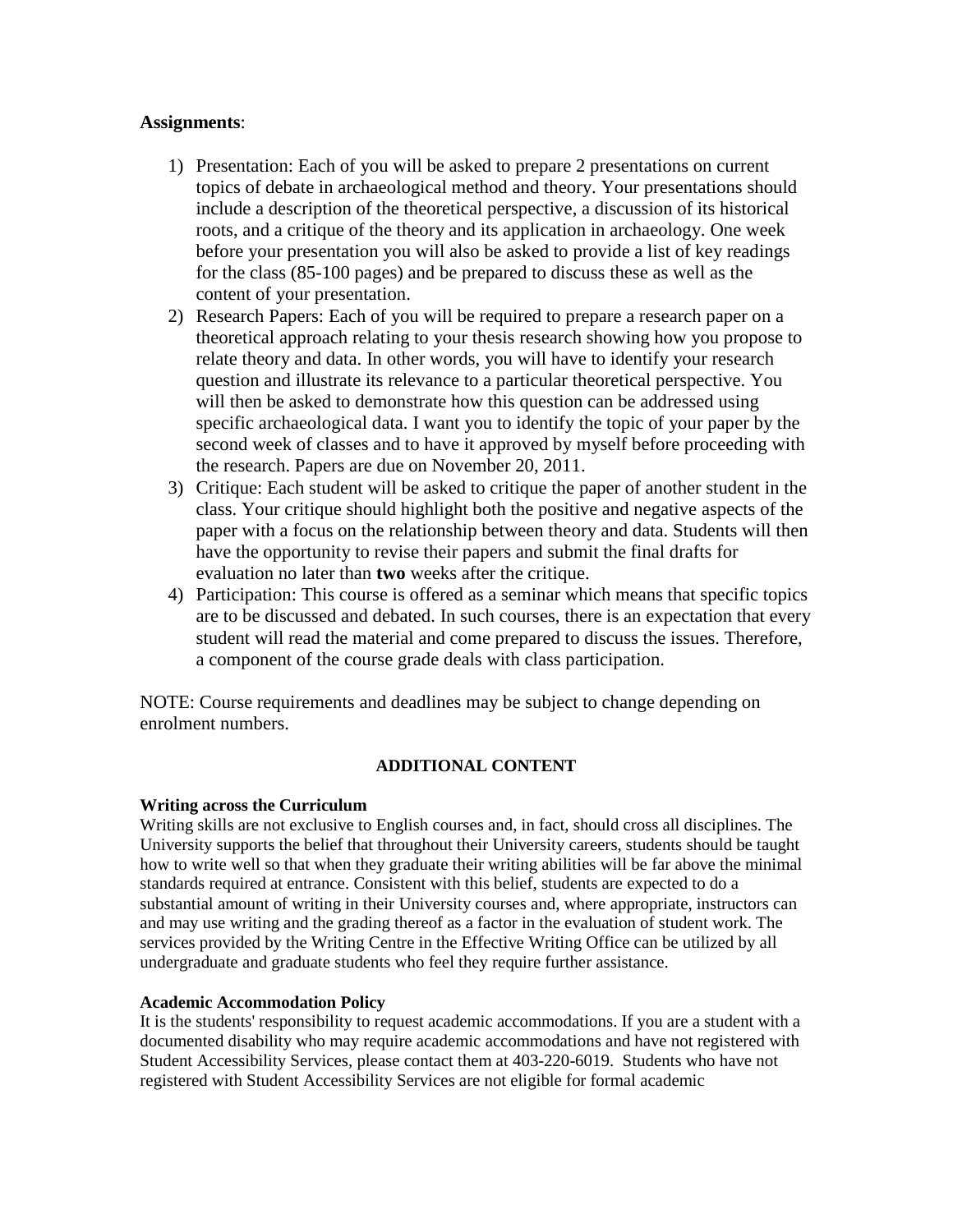accommodations. More information about academic accommodations can be found at [www.ucalgary.ca/access.](http://www.ucalgary.ca/access)

#### **Freedom of Information and Protection of Privacy Act**

The University of Calgary is committed to protecting the privacy of individuals who work and study at the University or who otherwise interact with the University in accordance with the standards set out in the Freedom of Information and Protection of Privacy Act.

Please refer to the following link for detailed information: <http://www.ucalgary.ca/legalservices/foip>

#### **Academic Misconduct**

Academic dishonesty is an unacceptable activity at the University of Calgary and students are **strongly advised** to read the Student Misconduct section of the University Calendar. Quite often, students are unaware of what constitutes academic dishonesty or plagiarism. The most common are:

- 1) Presenting another student's work as your own
- 2) Presenting an author's work or ideas as you own without proper referencing
- 3) Using work completed for another course

This activity will not be tolerated and students conducting themselves in this manner will be dealt with according to the procedures outlined in the University Calendar.

For detailed information on what constitutes academic misconduct, please refer to the following link:

<http://www.ucalgary.ca/pubs/calendar/current/k-2-1.html>

#### **Plagiarism**

Plagiarism involves submitting or presenting work as if it were the student's own work when it is not. Any ideas or materials taken from another source written, electronic, or oral must be fully and formally acknowledged. Plagiarism includes but is not limited to:

(a) The work submitted or presented was done, in whole or in part, by an individual other than the one submitting or presenting the work (this includes having another impersonate the student or otherwise substituting the work of another for one's own in an examination or test),

(b) Parts of the work are taken from another source without reference to the original author,

(c) The whole work (e.g., an essay) is copied from another source, and/or,

(d) A student submits or presents work in one course which has also been submitted in another course (although it may be completely original with that student) without the knowledge of or prior agreement of the instructor involved.

While it is recognized that scholarly work often involves reference to the ideas, data and conclusions of other scholars, intellectual honesty requires that such references be explicitly and clearly noted. Plagiarism is an extremely serious academic offence. It is recognized that clause (d) does not prevent a graduate student incorporating work previously done by him or her in a thesis or dissertation.

#### **Emergency Evacuation Assembly Points**